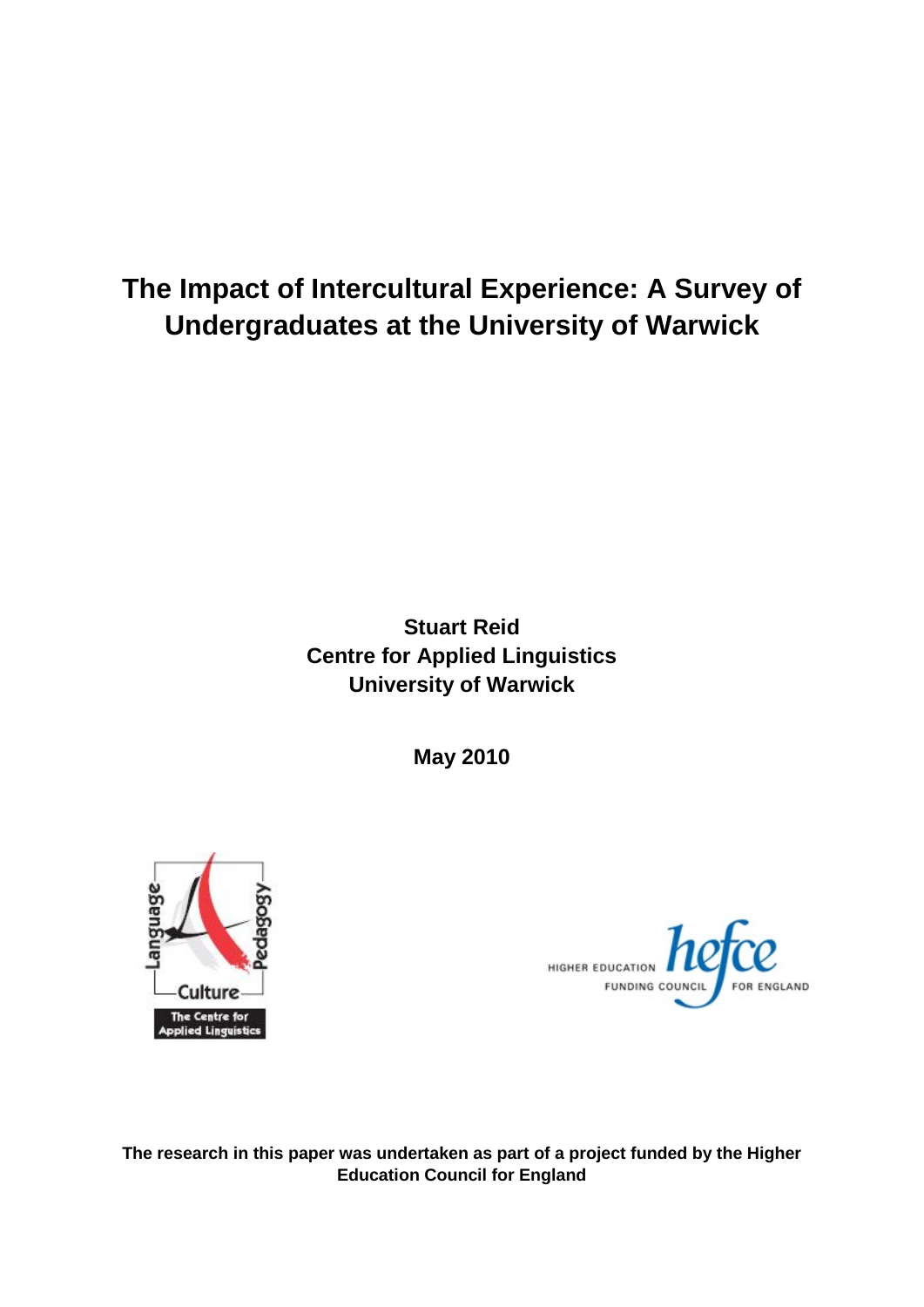## **1. Introduction**

This paper has its origins in a large-scale project funded in 2009 and 2010 by the Higher Education Council for England (www.hefce.ac.uk). "The Graduate Pledge" project was a collaboration between the University of Warwick and King"s College, University of London, to research new ways of developing student capabilities in research-led universities (www.kingswarwick.org). Within this overall research programme, the Centre for Applied Linguistics (CAL) was funded to carry out work on developing the "globally-oriented curriculum". The Centre"s project was entitled "*Using an intercultural competency framework to develop students' ability to work and communicate across cultures'* and consisted, firstly, in researching how intercultural competencies could contribute to the internationalisation strategies of research-led universities and, secondly, in identifying actual opportunities to make that contribution at the University of Warwick (www.warwick.ac.uk/cal).

Some aspects of the work were carried out in collaboration with other research strands within "The Graduate Pledge" project. In particular, the Warwick team running the Community Engagement strand organised a student consultation exercise to which a number of the other strands contributed (1). A questionnaire was designed to gather information across the range of topics covered by the project as a whole. There were 14 main questions in total including those collecting background information about the students who responded to the survey (year of study, degree subject, status). The questionnaires were administered by paid student interviewers at three university Careers Fair events. A copy of the full questionnaire is available in Appendix 1.

Background data on the student sample are provided here in section 3 below, with the main questionnaire data presented in section 4. The results analysed here relate only to the responses to the six questions (8, 8a, 9, 9a, 10 and 10a) which requested information about student experience of intercultural interaction. The aim of this paper is to use the data generated by those questions to describe the reported experience of undergraduate students in terms of their intercultural interaction, ranging from structured schemes such as the Erasmus programme through to informal social interaction on campus. It is hoped that this evidence will provide a better understanding of the scale and scope of intercultural interaction and will also offer insight into students" perceptions of the value of such interaction for their own intercultural competence.

## **2. Research context**

This paper is intended to be a contribution to the wider discussion of internationalisation in the Higher Education sector and, in particular, of the intercultural experience of students at UK HE institutions. The data here are limited, and specific to the University of Warwick, but might provide useful points of comparison for others researching in this field and for those responsible for reviewing or managing internationalisation in their own institution. This section briefly locates the research within this wider debate but it is beyond the scope of the present paper to provide a comprehensive literature survey (2).

The large-scale expansion of international education in the past three decades has prompted a considerable body of research on aspects of the student experience. Some studies have focused on the experience of international students attending institutions in unfamiliar cultures, with a particular interest in their ability to integrate into the host culture. A number of these studies (Quintrell and Westwood 1994; Abe et al.1998; Volet and Ang 1998; Daniels et al. 1998) consist of experiments in intercultural integration: incoming international students are paired with established "host" students or allocated to culturally-diverse study groups in an attempt to monitor their social integration, personal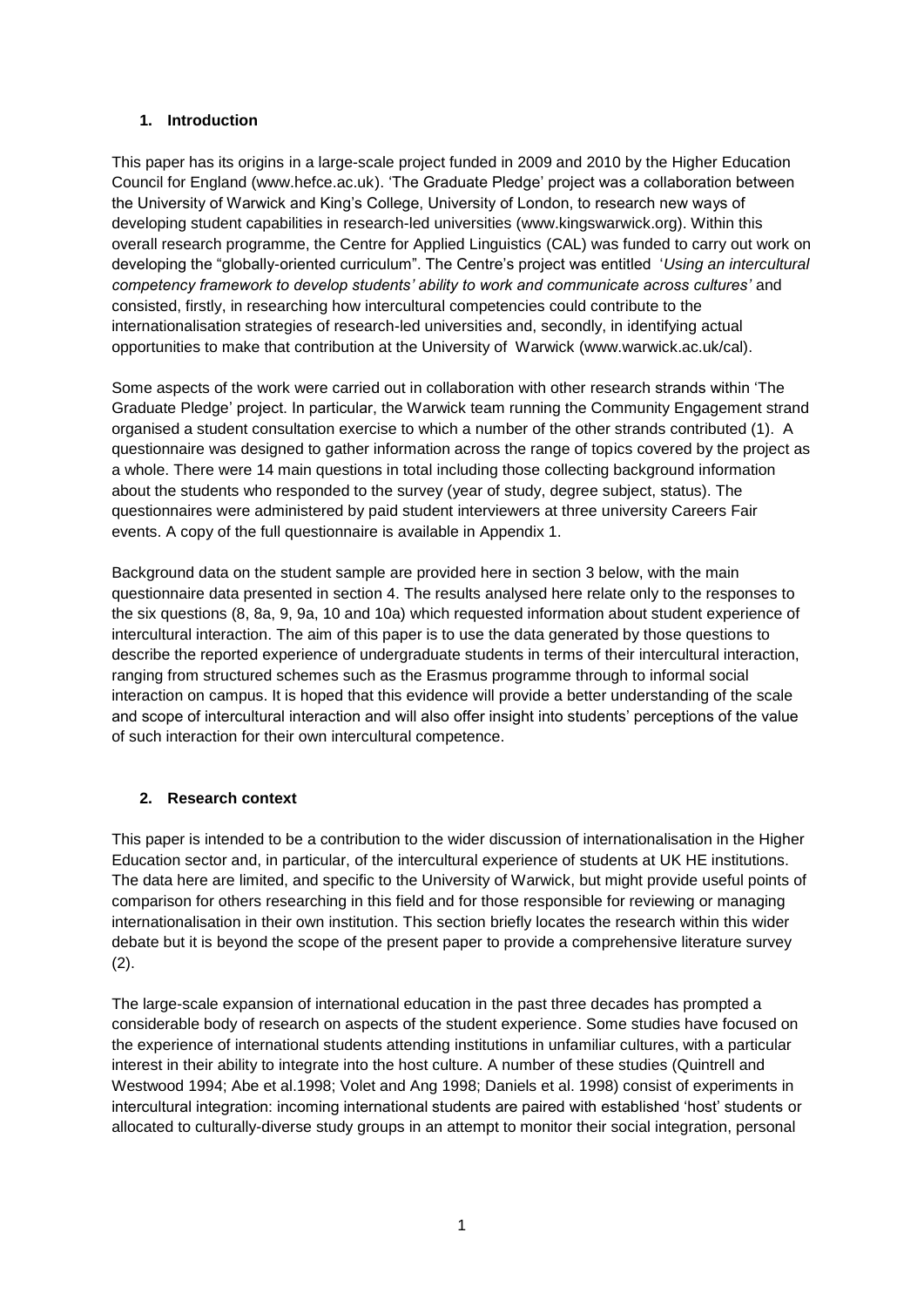satisfaction or academic performance. In general, the findings of such studies have tended to be very positive, reporting higher degrees of satisfaction and integration for those students in the experimental arrangements, compared to those coming to terms with a new culture independently( though academic performance seems unaffected). Another line of enquiry has consisted of monitoring the experience of students participating in study abroad or overseas exchange schemes (Martin 1987; Rohrlich and Martin 1991; Laubscher 1994; King and Ruiz-Gelices 2003; Van Hoof and Verbeeten 2005;) These studies have looked at different aspects of the "sojourn" experience and, again, have tended to report positive levels of satisfaction and perceived gains in intercultural competence. Most of these studies rely on self-reported measeures but Frisch (1990), in a study of student nurses on a study-abroad programme, used an objective measure of cognition to assess the potential influence of international experience on students" personal development. As with much of the research in this field, Frisch's work showed the study-abroad students performing better than their counterparts who had not had this intercultural exposure.

The data in the current study is not exclusively concerned with incoming or outgoing students but presents a "snapshot" of Warwick undergraduates in terms of their levels of intercultural experience and the reported impact of that experience. In terms of the substantial existing literature, this smallscale study highlights the level of intercultural exposure available to the contemporary UK HE student and echoes other, more developed, research in identifying high levels of positive student reaction to that exposure.

## **3. Profile of interview sample**

A total of 220 students agreed to be interviewed for the survey. The data in this section provide a basic profile of those respondents by year of study, main degree subject and home or overseas status.

## *3.1 Year of study*

Of the 220 respondents, 32 (15%) were Year 1; 75 (34%) Year 2; 62 (28%) Year 3, and 49 (22%) Year 4. There was one Year 5 student and one first year MA student (1%).





## *3.2 Degree subject*

Respondents were distributed across a wide range of degree subjects, though with a preponderance of students in Maths, Engineering and Law. A summary table is given below (see Appendix 2 for the full table by individual degree subject):

## **Table 1: Student respondents by main degree subject area**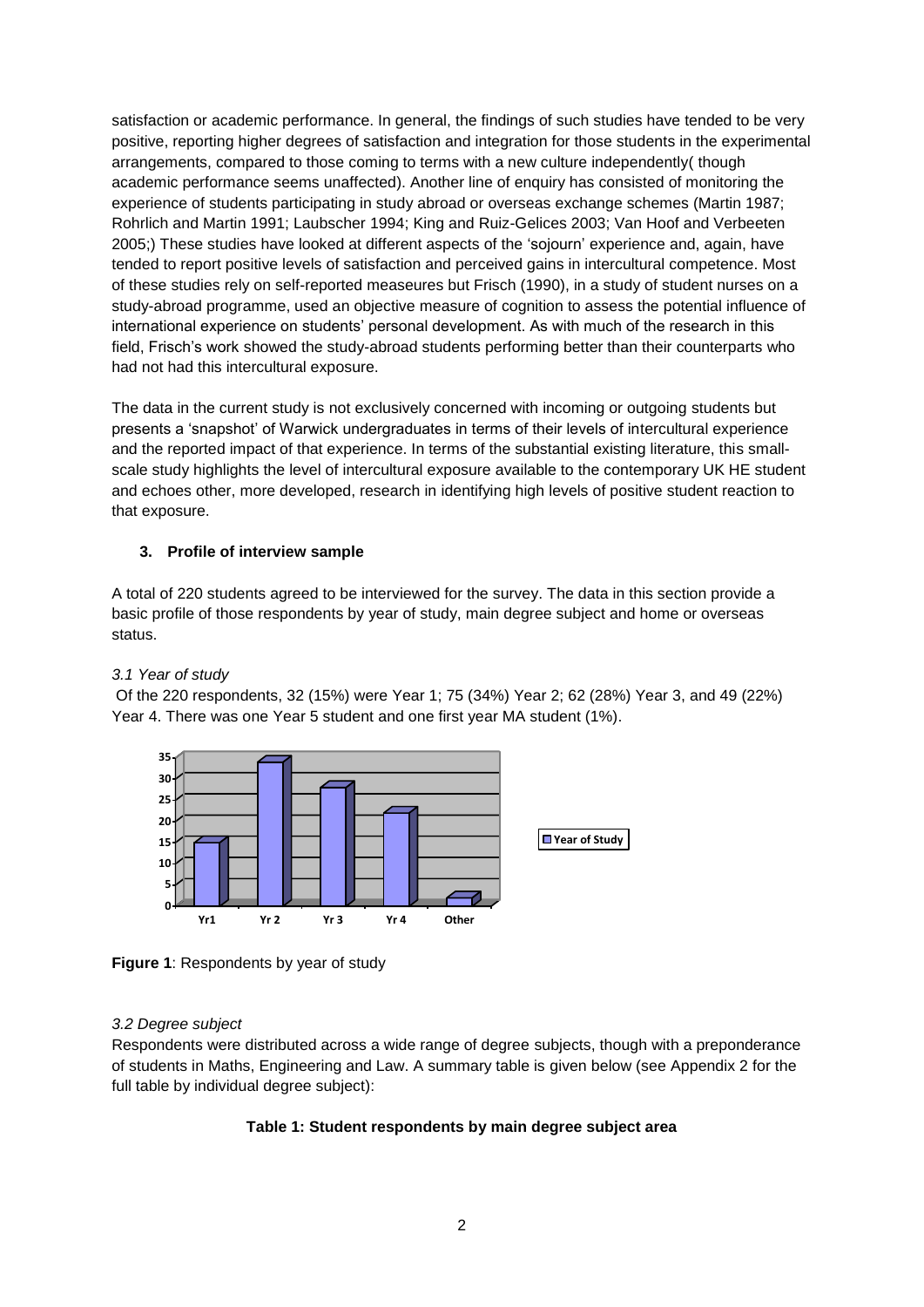| <b>MAIN DEGREE SUBJECT AREA</b>                                                                                | No.              | $\frac{0}{2}$ |
|----------------------------------------------------------------------------------------------------------------|------------------|---------------|
| Engineering (all variants, single and joint honours)                                                           | 59               | 26.8%         |
| Law (all variants, single and joint honours)                                                                   | 45               | 20.4%         |
| Maths (all variants, single and joint honours)                                                                 | 25               | 11.3%         |
| Humanities: History, Philosophy, Classics, Psychology, History of Art (single<br>honours and all combinations) | 21               | 9.5%          |
| Economics, Politics, International Studies (single honours and all<br>combinations)                            | 18               | 8.2%          |
| Languages (French, Italian, German including joint honours + English/Creative<br>Writing, Translation)         | 18               | 8.1%          |
| Physics (single honours)                                                                                       | 12               | 5.4%          |
| Chemistry (all variants, single and joint honours)                                                             | 10               | 4.5%          |
| Management & Business (single honours and all combinations)                                                    | 8                | 3.6%          |
| <b>Computer Science</b>                                                                                        | $\boldsymbol{4}$ | 1.8%          |
| <b>Total Sample</b>                                                                                            | 220              | 100%          |

## *3.3 Student status*

Of the 220 respondents, 40 (18.2%) were registered as overseas students. This is very closely in line with the University's most recent figures for the undergraduate population as a whole, which suggests that 17% of undergraduates are registered as overseas students.

## **4. Data relating to intercultural experience**

There were three questions specifically relating to intercultural experience, each with a supplementary question asking the respondent to assess the impact of that experience on their own intercultural competence. The aim was to produce questions that would be easy to administer and simple for the respondent to understand, with as little ambiguity as possible. The information produced in responses needed to be easy to allocate into fixed response categories. This approach was adopted given the need to administer the questionnaire using student interviewers and with volunteer respondents contacted during attendance at a Careers Fair. Using these methods limits the complexity of the data obtained but is effective in producing simple aggregate data as a "snapshot" of student experience.

## *4.1 Questions 8 and 8a)*

The first of these questions (Question 8 on the survey) asked about international experience during the student"s period of study.

"*During your time at Warwick have you taken part in any of the following activities? The Erasmus programme Other student exchange or overseas study programme Study abroad as part of your degree curriculum*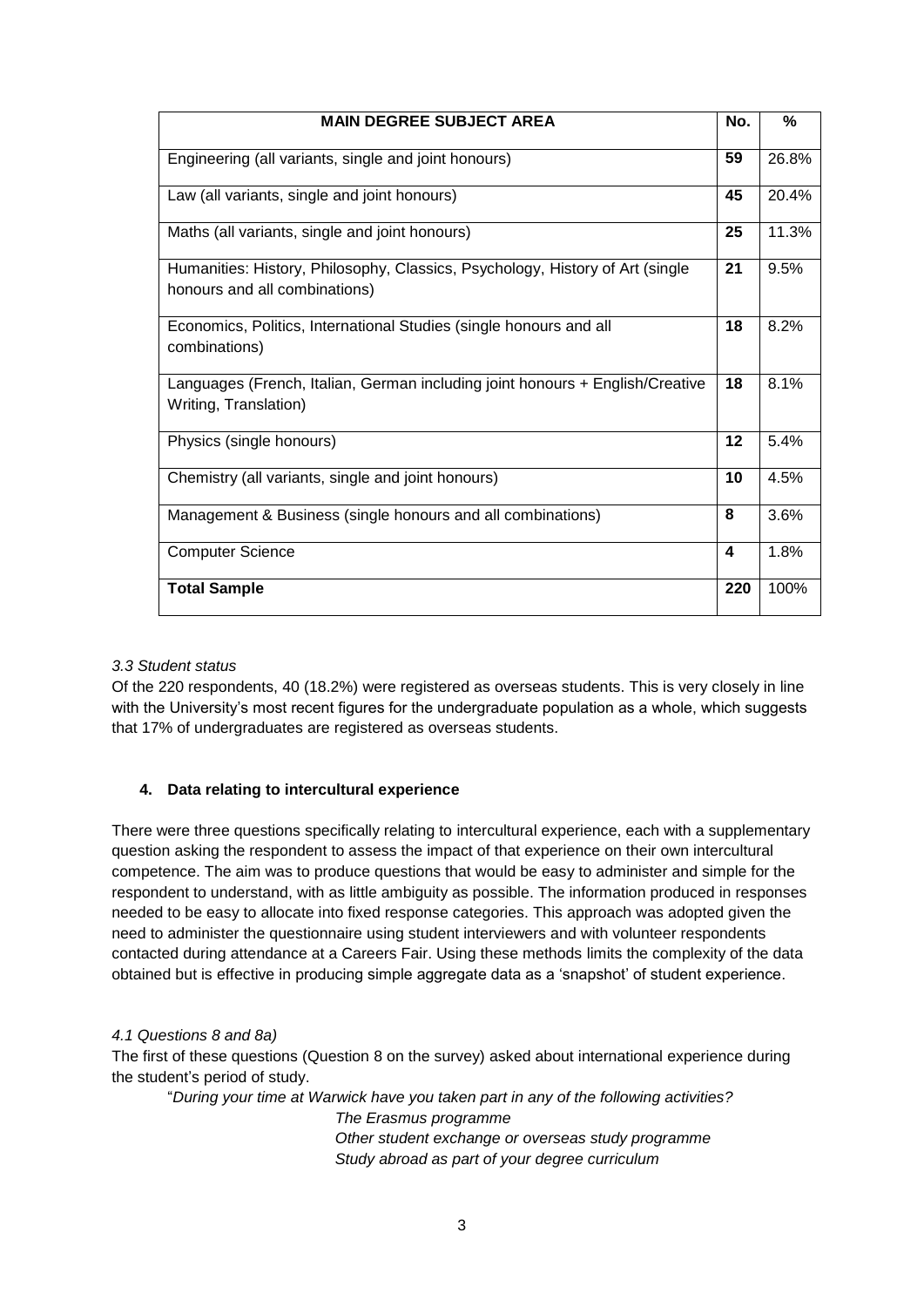## *Volunteer work outside the UK None of these*"

45 (20.5%) of the respondents had participated in one of these, with the vast majority (n=175) not having taken part in any of the activities. One third of this 45 had done more than one activity, so that there were actually 61 positive responses, with a number of students having done both overseas study and international volunteer work. The actual numbers of responses\* are as below:

| The Erasmus Programme                              |     |
|----------------------------------------------------|-----|
| Other student exchange or overseas study programme | 8   |
| Study abroad as part of your degree curriculum     |     |
| Volunteer work outside the UK                      | 24  |
| None of these                                      | 175 |

## **Table 2: Number of students participating in work, study or volunteer abroad activities**

(\* 61 positive responses from 45 students)

Of the 45 responding positively to this question, most, as one would expect, were 3 $^{\text{rd}}$  or 4<sup>th</sup> year students (n=27), though a substantial minority (n=14) were  $2^{nd}$  years. In terms of degree subjects, these respondents were fairly well distributed across the range of subjects among the total population of respondents. Not surprisingly, languages students were over-represented, with 12 of the 45 taking a language-based single or joint degree. Thirteen of the 45 were registered Overseas students, 6 of whom were on the Erasmus programme.

In terms of the impact of the experience, Question 8 a) asked "*Would you say that this experience improved your ability to work with people from other cultures?"*

Responses were as follows:

| To a great extent | 32 |
|-------------------|----|
| To some extent    | 10 |
| Not at all        | 2  |

The response to the experience was overwhelmingly positive, with the two "Not at all" responses being one Engineering student on Erasmus and a Physics student on an unspecified study-abroad scheme. There was one missing value in the data.

#### *4.2 Questions 9 and 9a)*

The next question was a little broader, asking students whether they had participated in social events with an intercultural element:

"*Have you taken part in any internationally-focused social events (e.g. One World Week)?"*

Responses to this were as follows:

Yes – as an event organiser **27**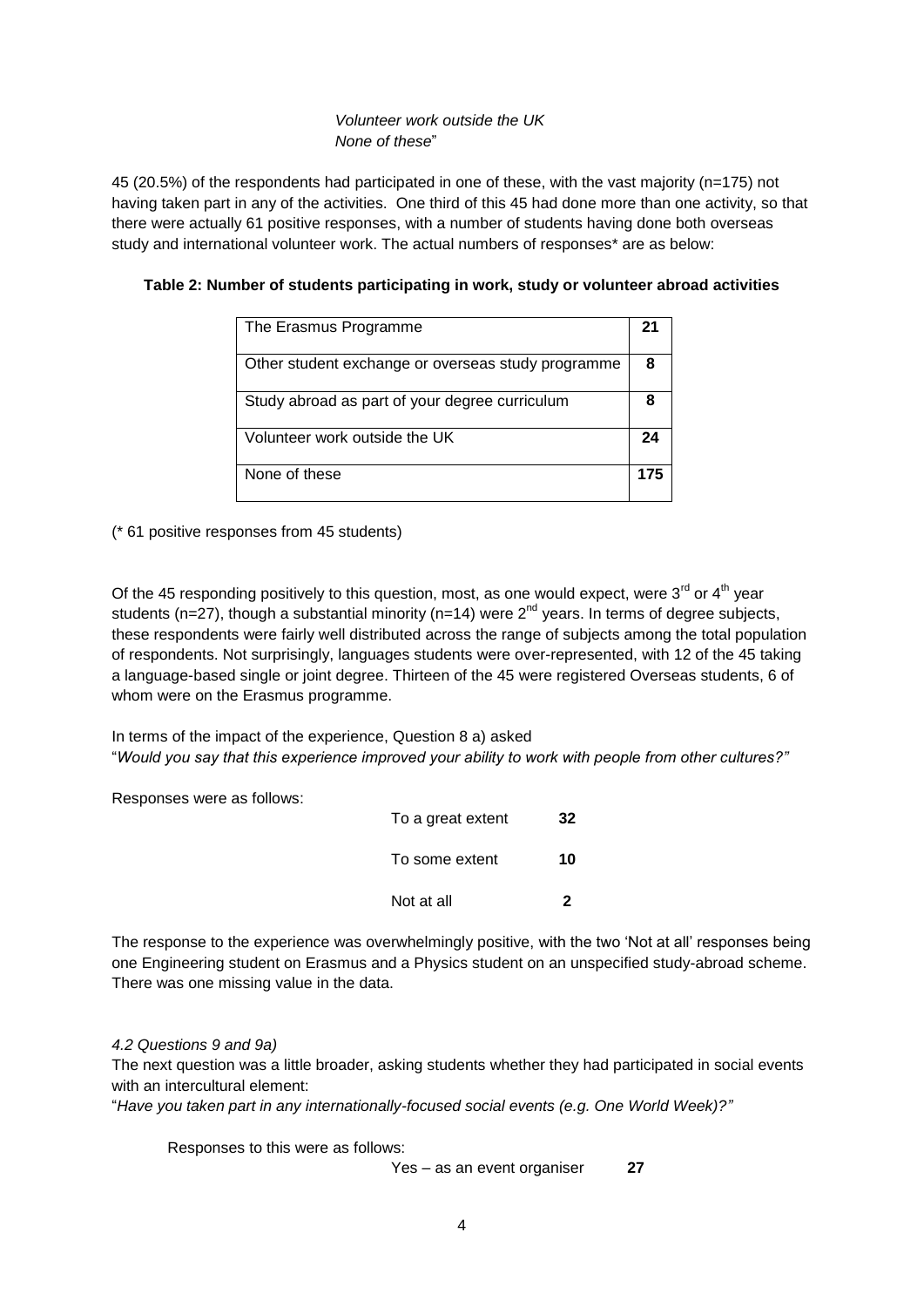| Yes – as an event participant | 68  |
|-------------------------------|-----|
| No.                           | 125 |

As with Question 8, a small number of students gave positive responses to both of the first two categories: 86 students (39.0%) responded positively, accounting for a total of 95 positive responses.

Comparing positive answers to Question 8 and to Question 9 revealed that those who had done study abroad or international volunteering were not necessarily also those who organised or participated in international social events: students in the former category represented about 20% of our total survey group and the same students represented just over 18% of those involved in international social events. So, they are not over-represented and there is evidence of a much wider body of students participating in international events socially.

In terms of the impact of the experience, Question 9 a) again asked *"Would you say that this experience improved your ability to work with people from other cultures?"*

Responses were somewhat less positive than those to Q. 8 a), though that might be expected given that social participation could be relatively superficial compared to the experience of studying or volunteering abroad. The actual responses\* were as follows:

| To a great extent | 20(23.2%)    |
|-------------------|--------------|
| To some extent    | $38(44.2\%)$ |
| Not at all        | 23 (26.7%)   |

\*(Does not equal 100% due to 5 missing values on original survey data)

The University has committed resources to supporting the international ethos of its campus and the responses to these questions seem to suggest that those resources have generated positive outcomes: over a third of all students have organised or participated in explicitly intercultural activities and, of these, almost two-thirds feel it has improved their ability to work with people from other cultures.

#### *4.3 Questions 10 and 10a)*

The final question on intercultural experience was broader still, asking the students to describe their level of regular intercultural contact in both study and social situations. Question10 on the survey asked:

*"Do you have contact with students from other cultures on a regular basis (i.e. more than once a week)? "*

Not surprisingly, the vast majority of respondents had had some regular contact of this kind, predominantly through their study activity. Where respondents said "yes" to both categories, the answer was categorised in the first ("degree work") category. The actual responses were:

| Yes – as part of my normal degree work $139$ (63.2%) |              |
|------------------------------------------------------|--------------|
| Yes – on a social basis                              | 71 (32.2%)   |
| No – not at all                                      | 10 $(4.6\%)$ |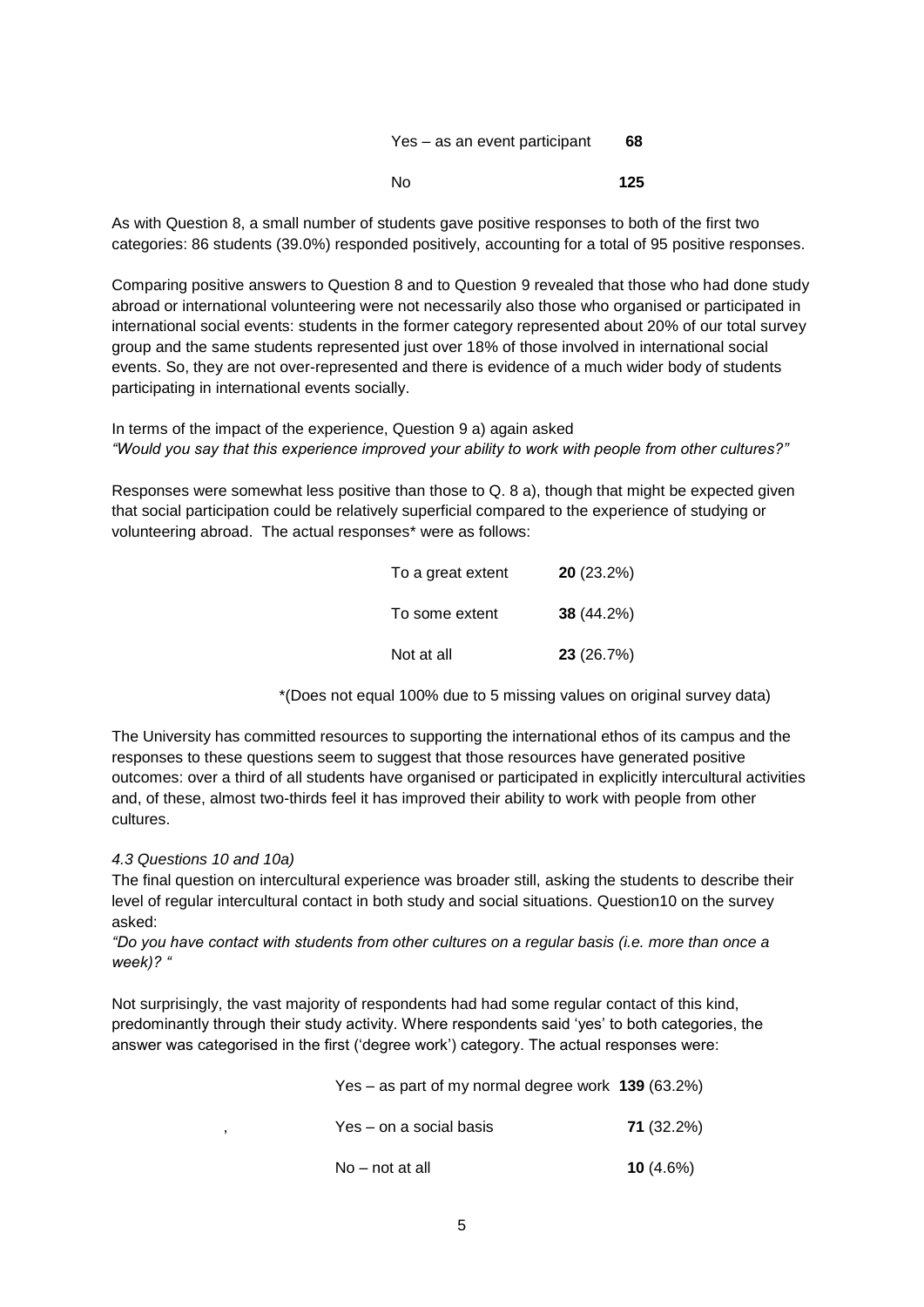Again, the impression of Warwick as an international campus with a high intensity of intercultural interaction is confirmed by these figures. Perhaps even more persuasive were the responses to the supplementary question in this area. Question 10 a) asked:

*"Would you say that this experience has improved your ability to work with people from other cultures?"*

The responses\* out of the 210 students responding positively, were as follows:

| To a great extent | 92 (43.8%) |
|-------------------|------------|
| To some extent    | 83 (47.1%) |
| Not at all        | 18 (8.6%)  |

\*(Does not equal 100% due to 1 missing value on original survey data)

In other words, of the 210 students saying that they had at least weekly contact with students from a different culture, less than ten per cent thought that this contact had no impact on their ability to work with people from other cultures. This compares well with the impact of more structured international experience and with participation in intercultural events, suggesting that even routine contact across cultures offers a positive experience for undergraduates in building their perceived competence.

## **5. Concluding comments**

There are, necessarily, important limitations to this study. Firstly, the sample was a relatively small one, compared to the size of the total undergraduate student body (220 students from an undergraduate population of over 9,000). Secondly, the sample was drawn from events (Careers Fairs) where particular students might have been over-represented. Thirdly, the sample was selfselecting as it relied on students volunteering to answer the interviewers' questions. Finally, the survey could only test respondents' own perceptions of their "ability to work across cultures" and could not make any objective assessment of the students" actual competencies. Nevertheless, the sample is large enough to contain a good range of students in terms of year, degree subject, experience and status (home or overseas) and provides data of value in reviewing some general aspects of Warwick students' intercultural experience.

The University of Warwick presents itself as an international institution. On its website the campus is described as "a lively, cosmopolitan place" with "a great sense of community.... home to students and staff from over 120 different countries and from all backgrounds" (3). The responses to this survey appear to confirm that image of an international campus with significant numbers of students participating in intercultural activities, from study abroad schemes to campus social events. A fifth of respondents had participated in study, work or volunteering abroad; twice that proportion had participated in intercultural events on campus. Moreover, the substantial proportion of international students on campus (around 17% of the undergraduate population and 39% of postgraduates) meant that almost all students had regular work or social contact with peers from another culture.

Crucially, the students in this survey consistently valued their intercultural experience as having enhanced their own ability to work with people from other cultures. Indeed, perhaps the most interesting finding from these responses is the perceived impact of even routine intercultural contact: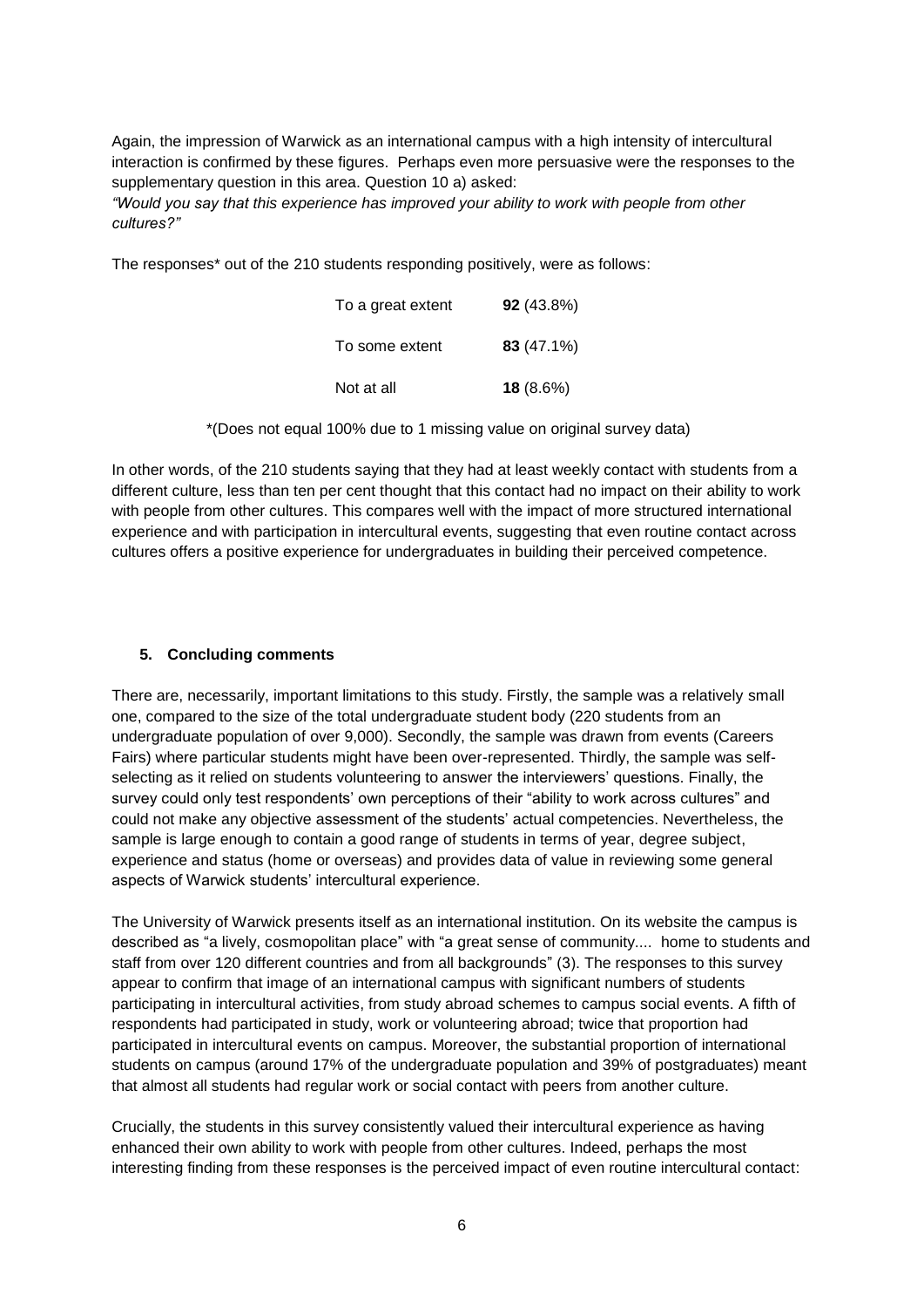over 90% of those having regular study or social contact with students from other cultures believed it had - at least to some extent - enhanced their intercultural competence.

These data may provide encouragement for the objectives of building intercultural competence through providing more – and better-supported - opportunities for undergraduates to experience communication across cultural boundaries. The positive feedback from those who have undertaken planned intercultural activities both echoes other, more extensive, studies and supports the University"s commitment to the value of building an international ethos with opportunities for immersion in other cultures.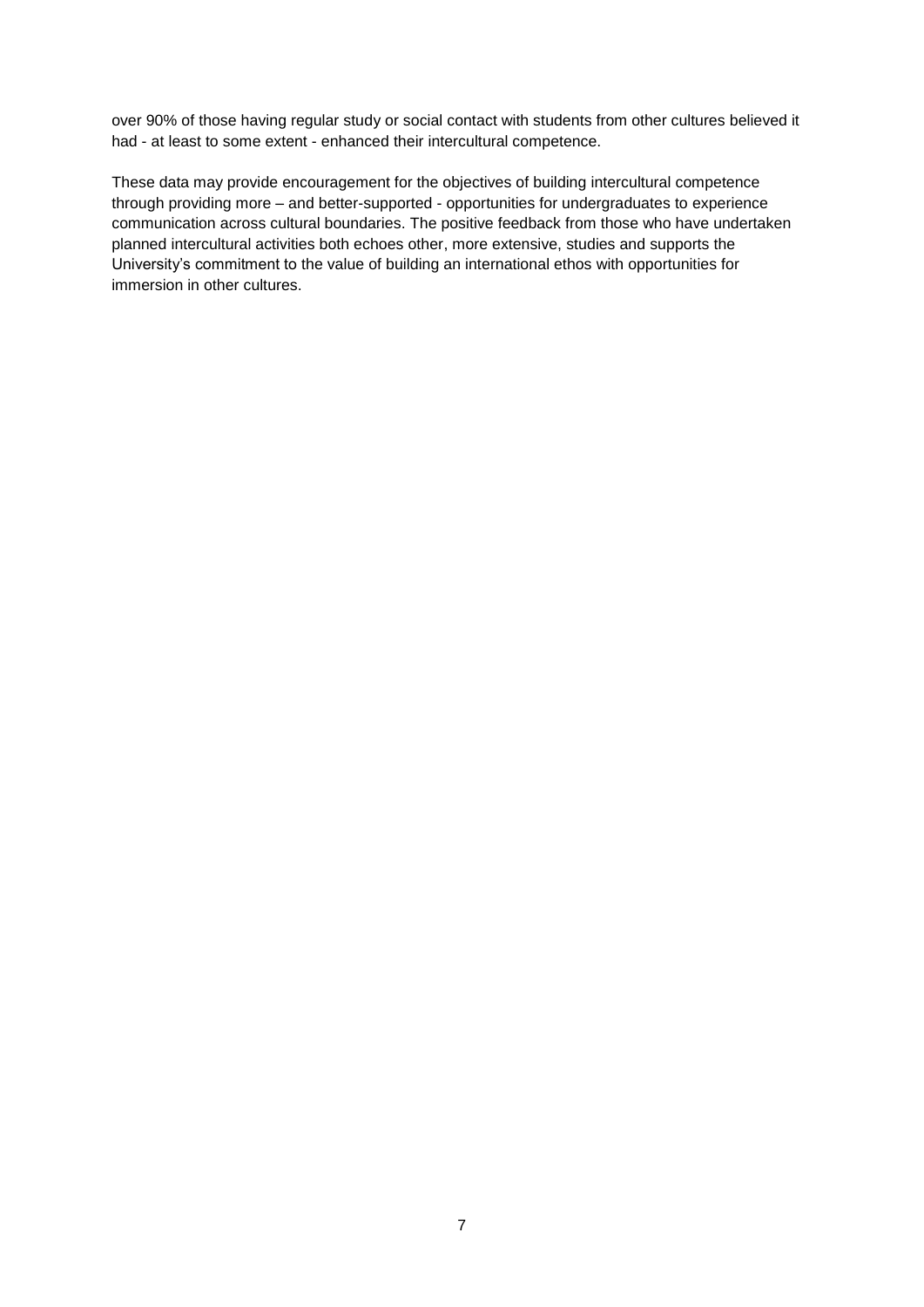## NOTES

- (1) The student survey was organised and managed by Fiona Kent in the University of Warwick Student Careers and Skills Centre. Colleagues from four of the research strands contributed questions relevant to their respective projects and the final interview schedule was compiled by the author of this paper.
- (2) The Centre for Applied Linguistics paper "Internationalisation in the UK HE Sector" (available at www.globalpeople.org) provides a summary of the internationalisation literature and references to the more detailed reviews such as Caruana, V. and Spurling, C (2007) *The Internationalisation of UK Higher Education: a review of selected material York: Higher* Education Academy. [\(http://www.heacademy.ac.uk/ourwork/learning/international\)](http://www.heacademy.ac.uk/ourwork/learning/international)
- (3) <http://www2.warwick.ac.uk/about/campus/>accessed 12 May 2010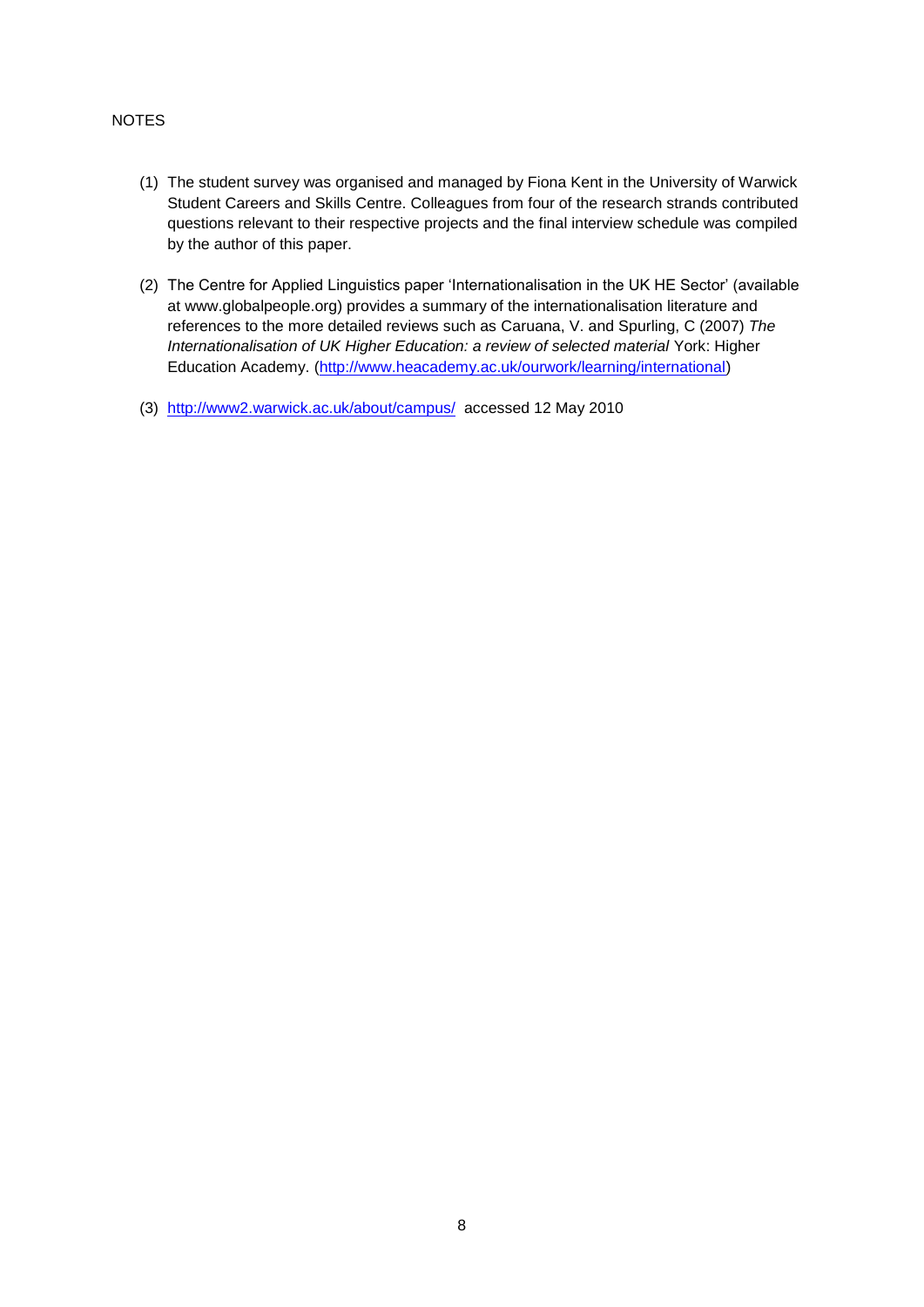## **REFERENCES**

| Abe J., Talbot D.M. and<br>Geelhoed R.J. (1998)                                                           | Effects of a Peer Program on International Student<br>Adjustment. Journal of College Student Development.<br>Volume 39 No. 6 November/ December                                                                                       |
|-----------------------------------------------------------------------------------------------------------|---------------------------------------------------------------------------------------------------------------------------------------------------------------------------------------------------------------------------------------|
| Daniels M, Petre M., Almstrum V.,<br>Asplund L., Bjorkman C., Erickson<br>C., Klein B. And Last M. (1998) | Runestone, an International Student Collaboration Project<br><b>Frontiers in Education Conference</b>                                                                                                                                 |
| Frisch N.C. (1990)                                                                                        | An international nursing student exchange program: an<br>educational experience that enhanced student cognitive<br>development. Journal of Nursing Education Jan; 29 (1), 10-2                                                        |
| King R. and Ruiz-Gelices E. (2003)                                                                        | International Student Migration and the European 'Year<br>Abroad': Effects on European Identity and Subsequent<br>Migration Behaviour. International Journal of Population<br>Geography 9, 229:252                                    |
| Laubscher M.R. (1994)                                                                                     | Encounters with Difference: Student Perceptions of the Role<br>of Out-of-Class Experiences in Education Abroad.<br><b>Greenwood Press: CT</b>                                                                                         |
| Martin J. (1987)                                                                                          | The relationship between student sojourner perceptions of<br>intercultural competencies and previous sojourn experiences<br>International Journal of Intercultural Relations Volume 11,<br>Issue 2 337:355                            |
|                                                                                                           | Quintrell N and Westwood M. (1994) The Influence of a Peer-Pairing Program on International<br>Students' First Year Experience and Use of Student<br>Services. Higher Education Research and Development<br>Volume 13, Issue 1, 49:58 |
| Rohrlich B.F. and Martin J. (1991)                                                                        | Host country and re-entry adjustment of sojourners.<br>International Journal of Intercultural Relations Volume 15,<br><b>Issue 2 163:182</b>                                                                                          |
| Van Hoof H.B. and Verbeeten M.J<br>(2005)                                                                 | Wine is for Drinking, Water is for Washing: Student Opinions<br>About International Exchange Programs. Journal of Studies<br>in International Education Volume 9, No. 1, 42:61                                                        |
| Volet S.E. and Ang G. (1998)                                                                              | Culturally Mixed Groups on International Campuses: an<br>Opportunity for Inter-cultural Learning. Higher Education<br>Research and Development Volume 17, Issue 1, 5:23                                                               |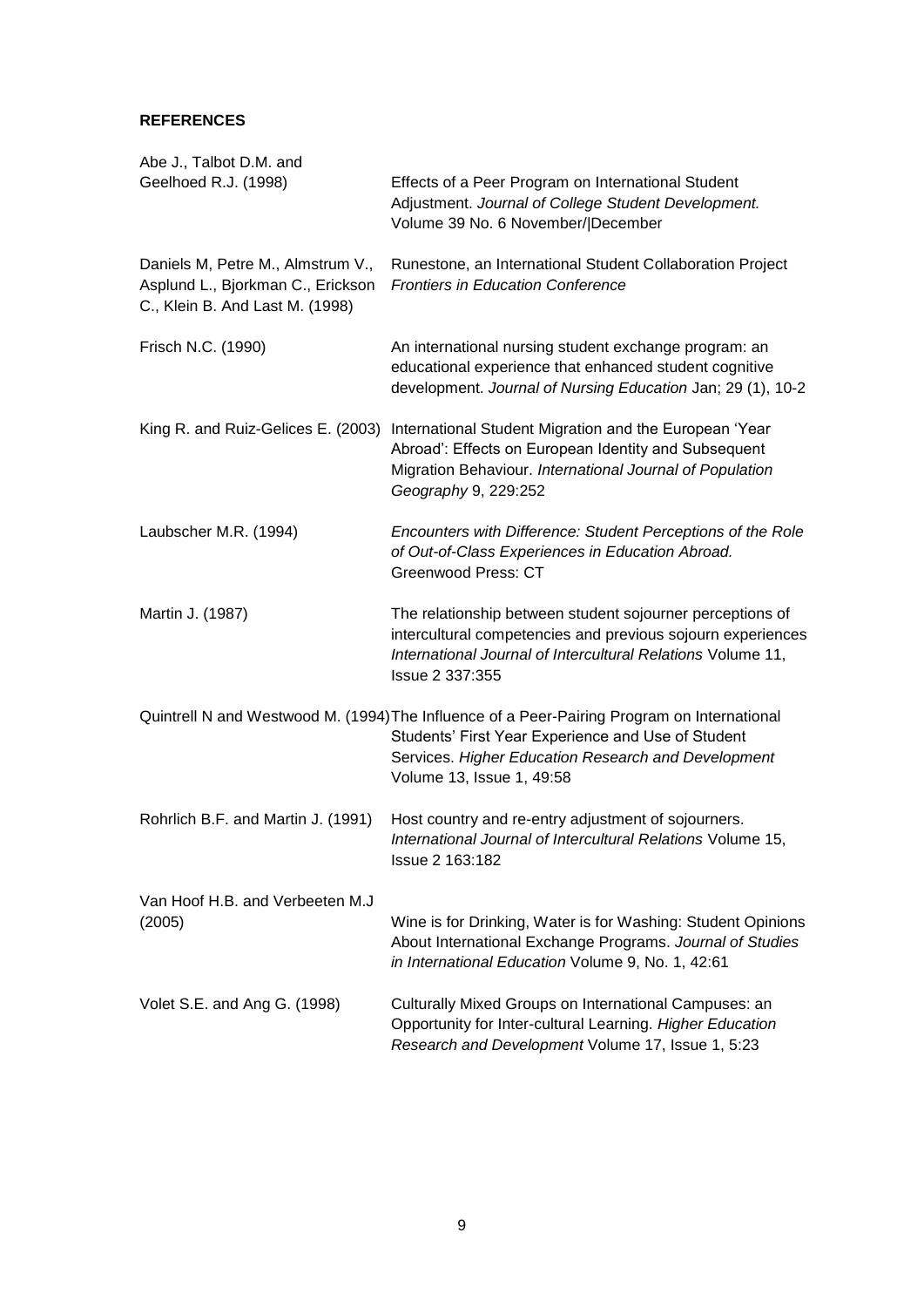#### **Appendix 1: Survey Questionnaire Schedule**

## **KING'S-WARWICK PROJECT: "The Graduate Pledge"**

## **STUDENT SURVEY**

**We're conducting a survey of undergraduate students as part of a national research project which has been set up to improve both the experience of students and their employability. The questions cover aspects of your main degree course but also of any additional, voluntary activities you've undertaken. There are only about a dozen questions and the interview should take no more than 5 minutes.**

**First of all, a few questions about your actual area of study.**

1. Are you doing a single or joint honours degree?

|    |                                                                                                                                                                                                                                                     | Single          |        |   |
|----|-----------------------------------------------------------------------------------------------------------------------------------------------------------------------------------------------------------------------------------------------------|-----------------|--------|---|
|    |                                                                                                                                                                                                                                                     | Joint           |        |   |
| 2. | In which subject(s)?                                                                                                                                                                                                                                |                 |        |   |
| 3. | Which year are you currently in?<br>(circle as appropriate)                                                                                                                                                                                         | 1               | 2<br>3 | 4 |
| 4. | Are you registered as a UK home student or as an overseas student?                                                                                                                                                                                  |                 |        |   |
|    |                                                                                                                                                                                                                                                     | Home            |        |   |
|    |                                                                                                                                                                                                                                                     | Overseas        |        |   |
| 5. | Do you have a clear sense of what your chosen undergraduate discipline(s) is all about?<br>(If they are unsure, use prompt question: For example, how aware are you of the kinds of<br>knowledges and skills that are specific to your discipline?) |                 |        |   |
| 6. | Has your degree enabled you to gain insight into other disciplines and disciplinary<br>perspectives?                                                                                                                                                |                 |        |   |
|    |                                                                                                                                                                                                                                                     | Yes, definitely |        |   |
|    |                                                                                                                                                                                                                                                     | Unsure          |        |   |
|    |                                                                                                                                                                                                                                                     | No, not at all  |        |   |
|    | If YES, ask 6 a) Did you find this of value to you?                                                                                                                                                                                                 | Yes, definitely |        |   |
|    |                                                                                                                                                                                                                                                     | Unsure          |        |   |
|    |                                                                                                                                                                                                                                                     |                 |        |   |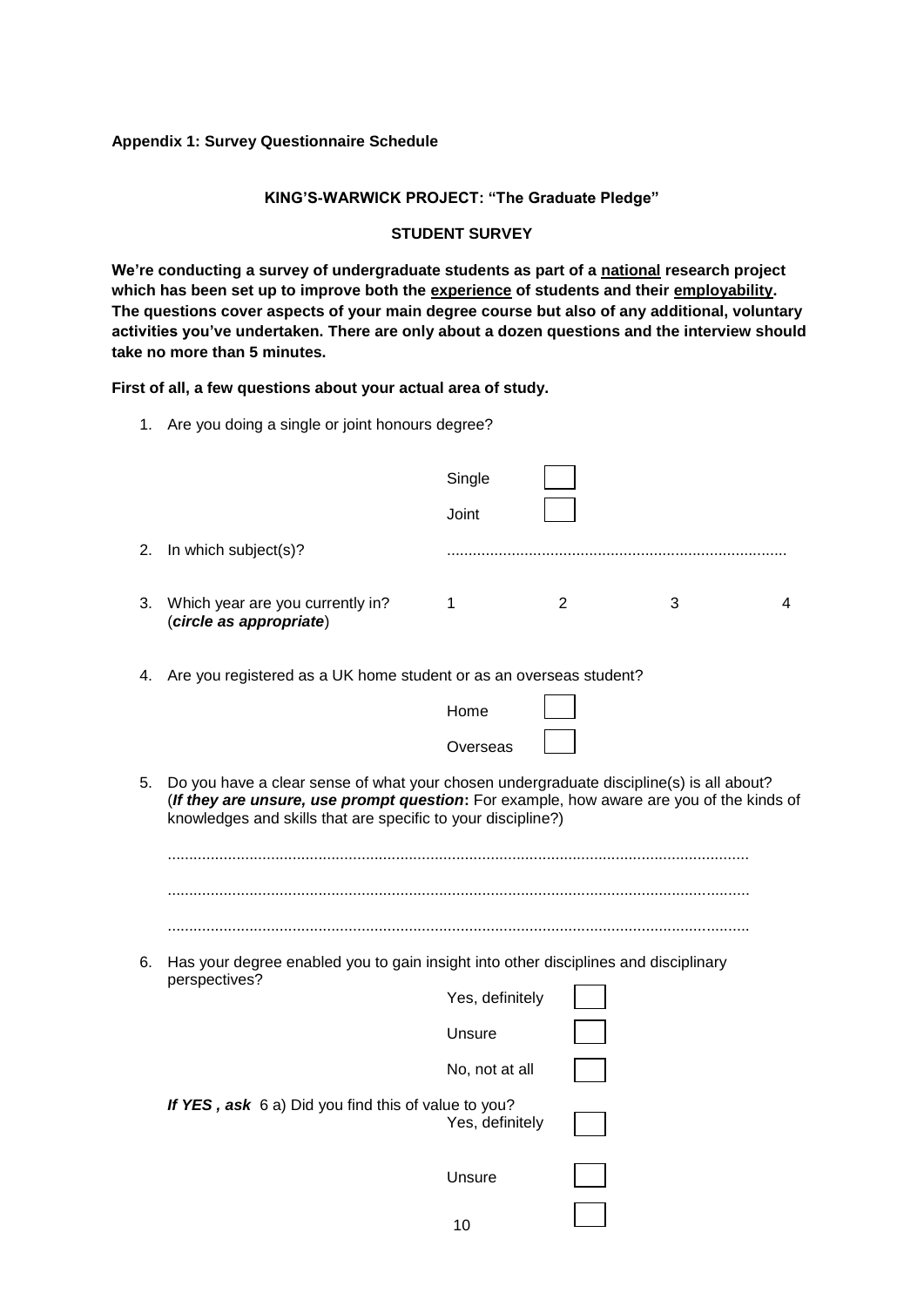*If NO or UNSURE, ask* 6 b) Would you have liked to have the chance to study some topics outside of your subject?



7. Do you think that knowledge of other disciplines would enhance your career prospects?

| Yes, definitely |  |
|-----------------|--|
| Unsure          |  |
| No, not at all  |  |

8. During your time at Warwick have you taken part in any of the following activities? (*Tick as appropriate*)

|   | The Erasmus programme                              |
|---|----------------------------------------------------|
|   | Other student exchange or overseas study programme |
|   | Study abroad as part of your degree curriculum     |
| . | Volunteer work outside the UK                      |
|   | None of these                                      |
|   |                                                    |

*IF NONE OF THESE*, move on to Question 9.

**IF ANY OF THESE**, ask 8 a) Would you say that this experience improved your ability to work with people from other cultures?

| To a great extent |  |
|-------------------|--|
| To some extent    |  |
| Not at all        |  |

9. Have you taken part in any internationally-focused social events (e.g. One World Week)?

| Yes - as an event organiser   |  |
|-------------------------------|--|
| Yes – as an event participant |  |
| N٥                            |  |

*IF NO, move on to* Question 10.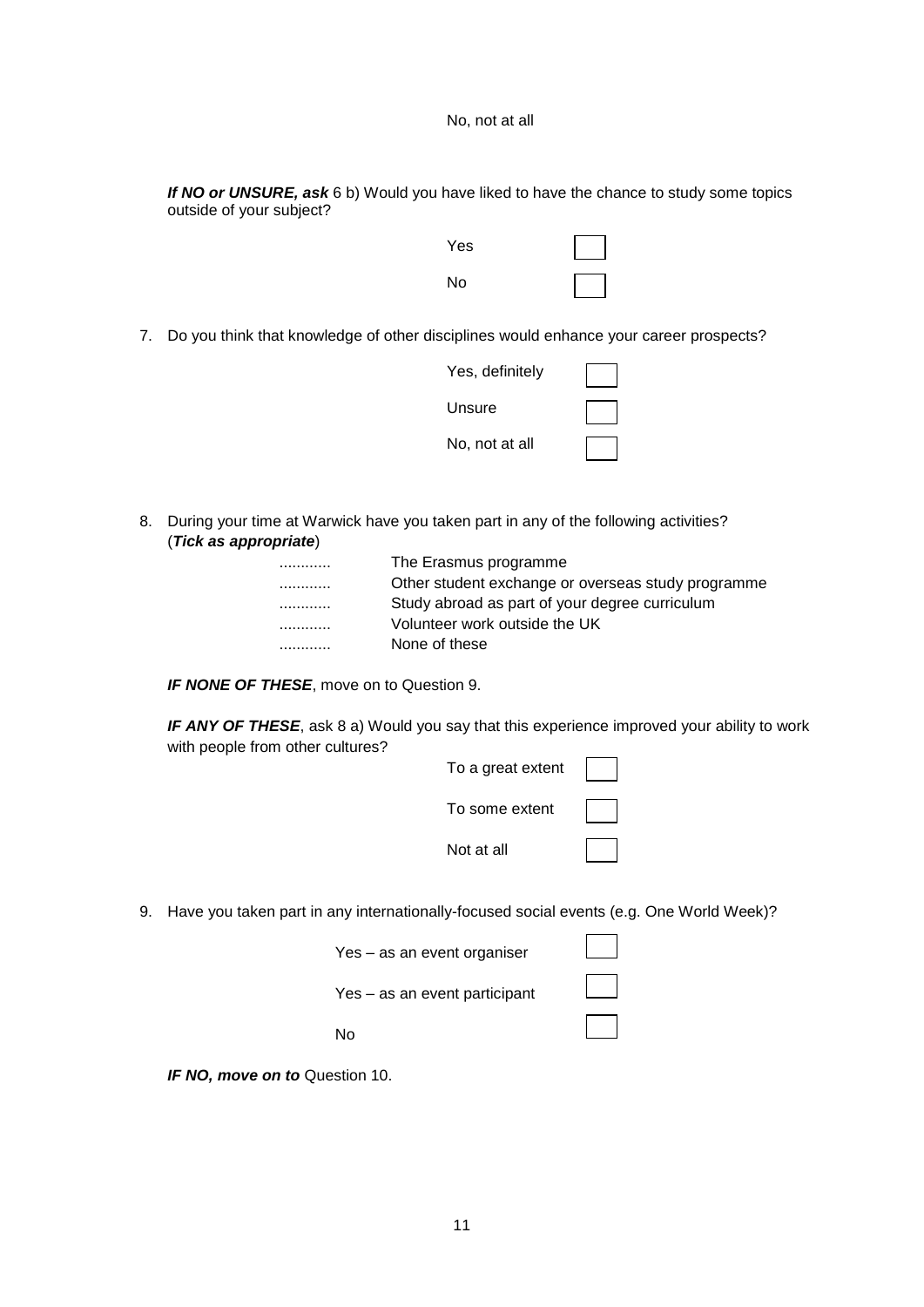*IF YES TO EITHER, ask* 9 a) Would you say that this experience improved your ability to work with people from other cultures?

| . <del>.</del><br>To a great extent |  |
|-------------------------------------|--|
| To some extent                      |  |
| Not at all                          |  |

10. Do you have contact with students from other cultures on a regular basis (i.e. more than once a week)?  $\overline{a}$  $\overline{\phantom{0}}$ 

| Yes – as part of my normal degree work |  |
|----------------------------------------|--|
| Yes – on a social basis                |  |
| No – not at all                        |  |

## *IF NONE OF THESE*, *move on to* Question 11

*IF YES TO EITHER OR BOTH, ask* 10 a) Would you say that this experience has improved your ability to work with people from other cultures?

| To a great extent |  |
|-------------------|--|
| To some extent    |  |
| Not at all        |  |

11. Apart from the activities already mentioned, have you taken part in other extra-curricular activities such as voluntary work, community projects or URSS?

|                                                                                       | Yes       |  |
|---------------------------------------------------------------------------------------|-----------|--|
|                                                                                       | <b>No</b> |  |
| If NO, go to Question 12.                                                             |           |  |
| If YES, please ask them to specify the activities and ask follow-up Question 11 a)    |           |  |
|                                                                                       |           |  |
|                                                                                       |           |  |
| 11 a) What would you say you have gained from the experience?                         |           |  |
|                                                                                       |           |  |
|                                                                                       |           |  |
|                                                                                       |           |  |
| 12. Why do you think students get involved in extra-curricular activities like these? |           |  |
|                                                                                       |           |  |
|                                                                                       |           |  |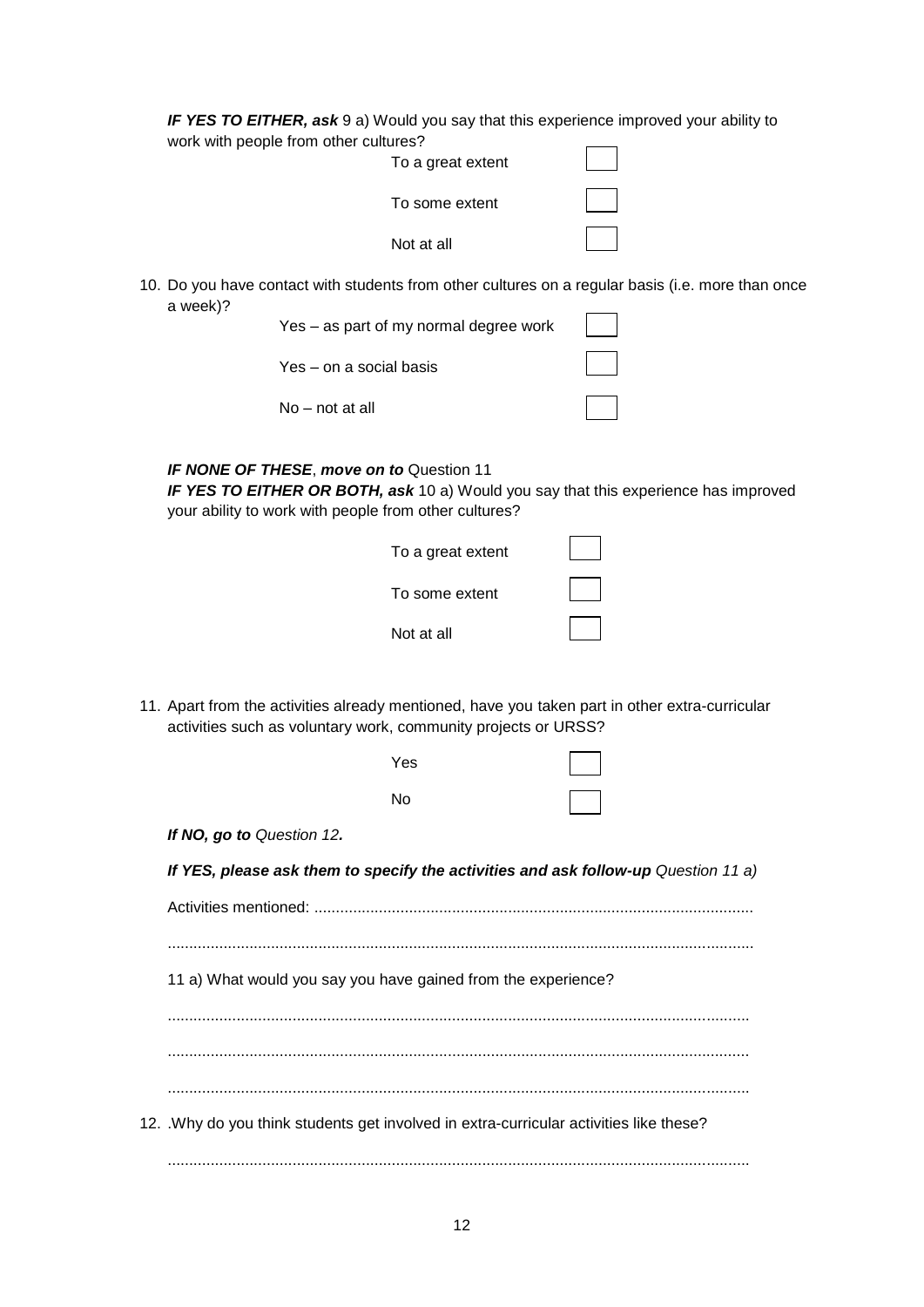13. Why do you think some students choose not to get involved?

14. How would you describe how you spend the majority of your leisure time at Warwick? 

## THANK YOU VERY MUCH FOR TAKING THE TIME TO PARTICIPATE.

## YOUR INPUT WILL CONTRIBUTE TO A MAJOR REVIEW OF THE STUDENT **EXPERIENCE IN UNIVERSITIES**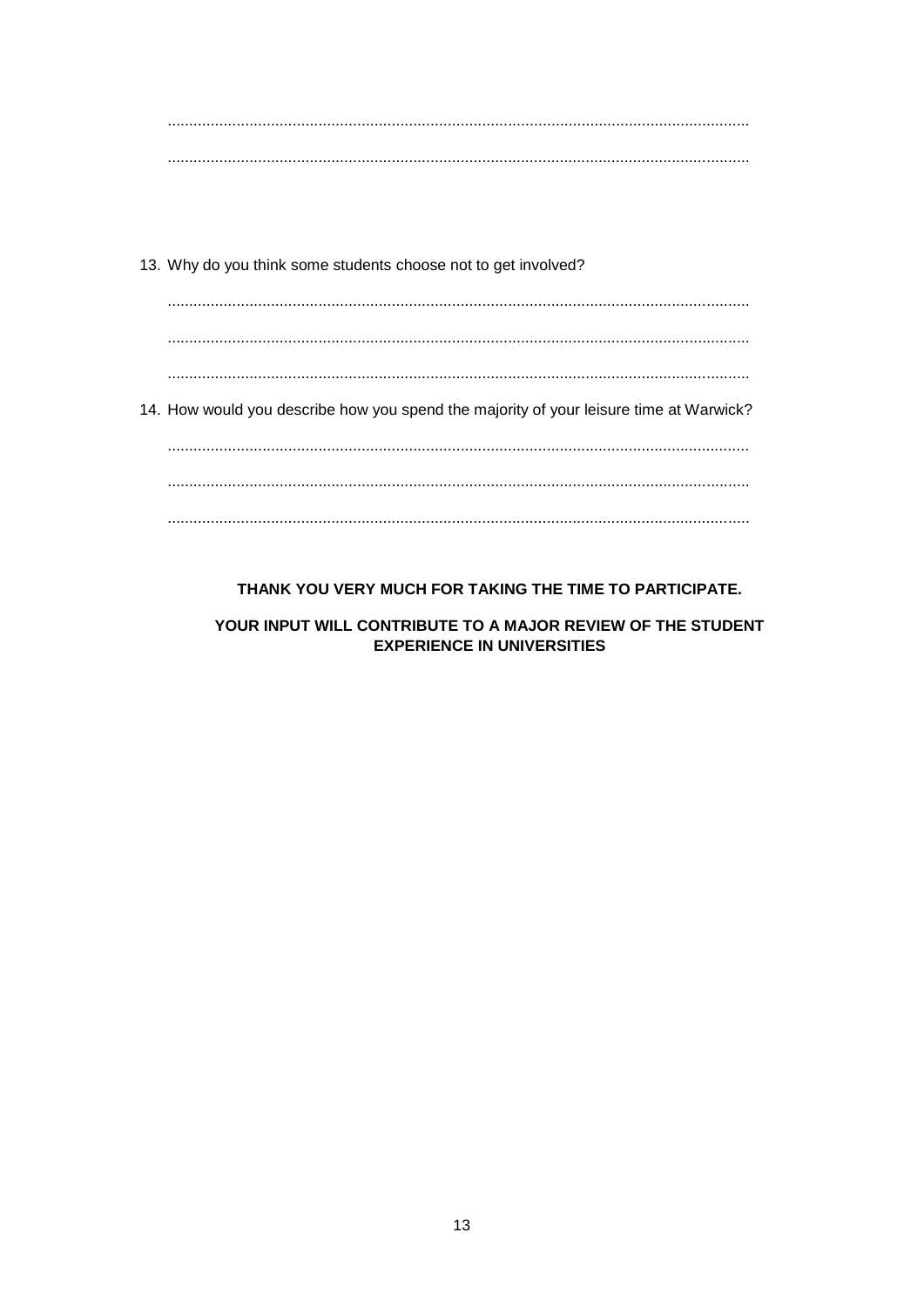## **Appendix 2: Students responding to survey by main degree subject**

| <b>Mechanical Engineering</b>       | 9              |
|-------------------------------------|----------------|
| <b>Civil Engineering</b>            | 15             |
| <b>Electronic Engineering</b>       | 1              |
| Maths & Physics                     | 6              |
| Economics                           | 6              |
| Engineering                         | 25             |
| <b>Engineering &amp; Business</b>   | 1              |
| <b>Maths</b>                        | 17             |
| Computer science                    | 4              |
| French                              | 4              |
| French & German                     | 1              |
| <b>German &amp; Business</b>        | 1              |
| Chemistry                           | 7              |
| <b>Accounting &amp; Finance</b>     | 1              |
| Chemical Biology                    | 1              |
| German & International Relations    | 1              |
| <b>Comparative American Studies</b> | 1              |
| Maths & Economics                   | $\overline{2}$ |
| Management                          | 4              |
| Physics                             | 12             |
| Mechanical Manufacturing            | 1              |
| <b>MORSE</b>                        | 3              |
| Law                                 | 35             |
| Business Admin. & Law               | 1              |
| European Law                        | 1              |
| History                             | 6              |
| <b>History &amp; Politics</b>       | 1              |
| Classics                            | 3              |